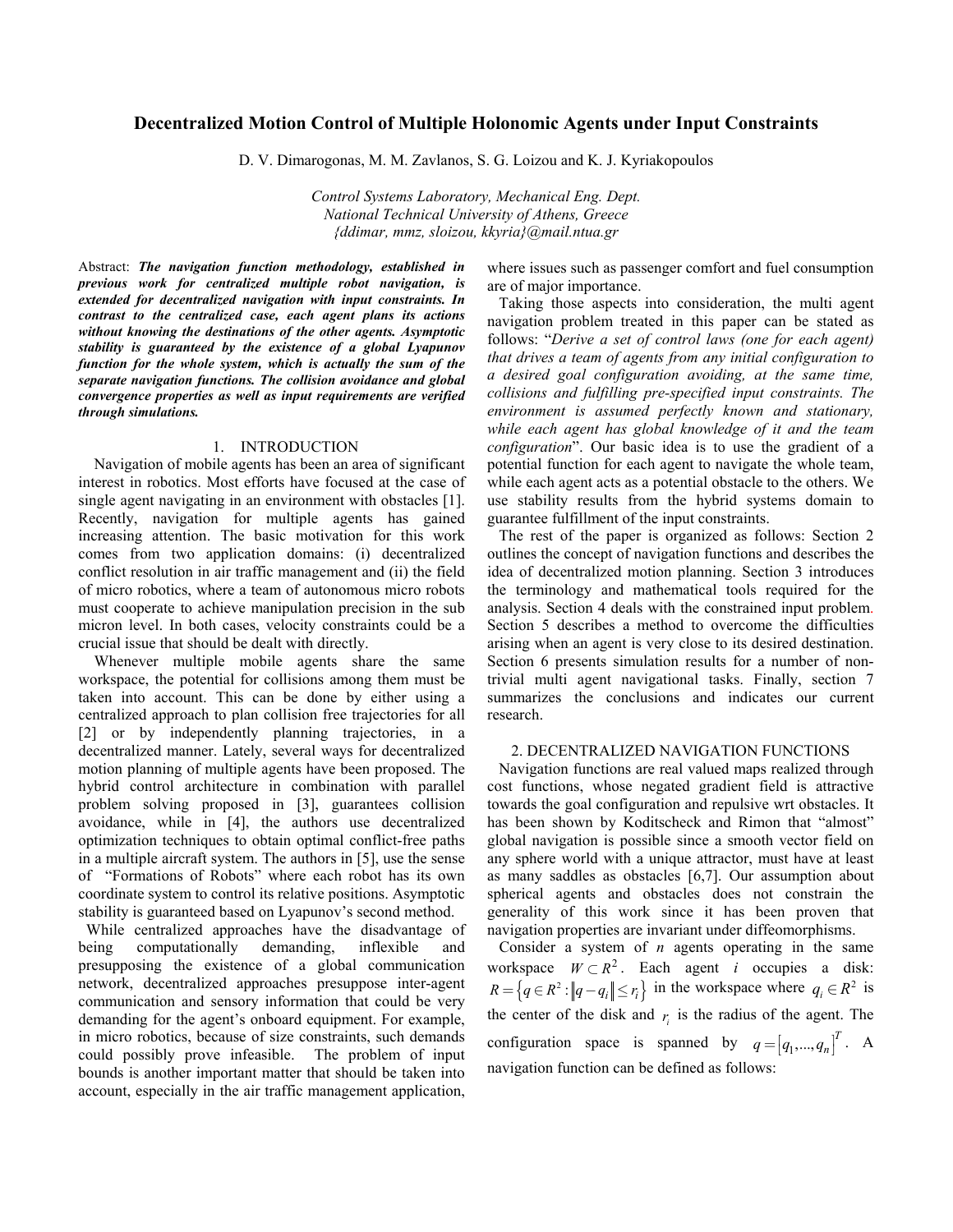**Definition 1:** Let  $F \subset R^n$  be a compact connected analytic *manifold with boundary. A map*  $\varphi$ :  $F \rightarrow [0,1]$  *is a navigation function if: (1) It is analytic on F, (2) It has only one minimum at*  $q_{d} \in \overset{o}{F}$ *, (3) Its Hessian at all critical points (zero gradient vector field) is full rank, and (4)*  $\lim_{q \to \partial F} \varphi(q) = 1$ .

In the centralized setup of [2], a central authority has knowledge of the current positions and desired destinations of all agents and the sought control law is of the form:  $u = -K \cdot \nabla \varphi(q)$  where *K* is a gain. In the decentralized case encountered in this work, each agent has knowledge only of the current positions of the others, and not of their desired destinations. Hence each agent has a different navigation law.

We consider the following class of decentralized navigation

functions: 
$$
\varphi_i = \sigma_d \circ \sigma \circ \varphi_i = \left(\frac{\gamma_i}{\gamma_i + G_i}\right)^{1/k}
$$
, which is a

composition of  $\sigma_d = x^{1/k}$ ,  $\sigma = \frac{1}{1}$  $\sigma = \frac{x}{1+x}$ , and the cost function:

 $\hat{i}$   $\hat{j}$  $i = G_i$  $\hat{\varphi}_i = \frac{\gamma_i}{\hat{\varphi}}$ , where  $\gamma_i^{-1}(0)$  denotes the desirable set (i.e. the goal

configuration) and  $G_i^{-1}(0)$ , the set that we want to avoid (i.e. collisions with the other agents). A suitable choice is:  $\gamma_i = (\gamma_d^i)^k$ , where:  $\gamma_d^i = ||q_i - q_d||^2$ , is the squared metric of the current agent's configuration  $q_i$  from its destination  $q_{di}$ . Function  $G_i$  has as arguments the coordinates of all agents, i.e.  $G_i = G_i(q)$ , in order to express all possible collisions of agent *i* with the others. The proposed navigation function for agent *i*, wrt that proposed in [2] is  $\varphi_i(q) = \gamma_d^i / ((\gamma_d^i)^k + G_i)^{1/k}$  and the corresponding agent control law is  $\vec{q}_i = -K_i \cdot \frac{\partial \varphi_i}{\partial q_i}$ . The following theorem will help us on deriving results for the function  $\varphi$  by examining the simpler function  $\hat{\varphi}_i$  :

**Theorem 1 [7]:** Let  $I_1, I_2 \subseteq R$  be intervals,  $\hat{\varphi}: F \to I_1$  and  $\sigma: I_1 \to I_2$  be analytic. Define the composition  $\varphi: F \to I_2$  to *be*  $\varphi = \sigma \circ \varphi$ . If  $\sigma$  *is monotonically increasing on*  $I_1$ *, then the set of critical points of*  $\hat{\varphi}$  *and*  $\varphi$  *coincide and the (Morse) index of each critical point is identical.* 

 The first step is to prove the existence of an energy function that asymptotically stabilizes the system to  $q = [q_{d1},..., q_{dn}]^T$ . 1 *n* decentralized navigation functions, i.e. to choose  $\varphi = \sum \varphi_i$ . *i*= l  $\begin{array}{c} \end{array}$ The obvious choice is to choose the sum of the separate **Proposition 1:** The derivative of  $\varphi$  assumes negative values

*up to a set of measure zero if the exponent k assumes values bigger than a finite lower bound.* 

The whole proof of this statement, as well as the proofs of propositions 2-5, is provided in [8]. This set of measure zero corresponds to the points  $\|\partial \varphi_i / \partial q_i\| = 0 \forall i$ . We use the result of theorem 1, to show that in such a situation, unless an agent has reached its destination point, there is always a direction of movement decreasing its potential function. Similar to the results in [2], we make use of the following propositions:

**Proposition 2:** *If the workspace is valid, the destination point*  $q_{di}$  is a non–degenerate local minimum of  $\varphi_i$ .

**Proposition 3:** *If the workspace is valid, all critical points of ϕ<sup>i</sup> are in the interior of the free space.* 

**Proposition 4:** *For every ε>0, there exists a positive integer N(ε) such that if k>N(ε) then there are no critical points of*

 $\hat{\varphi}_i$  in  $F_1(\varepsilon)$ *, where*  $F_1(\varepsilon)$  *denotes the set away from the obstacles.* 

**Proposition 5:** *For any valid workspace, there exists an*   $\epsilon_0 > 0$  such that  $\hat{\varphi}_i$  has no local minimum in  $F_0(\epsilon)$ , as long *as*  $\varepsilon < \varepsilon_0$ , where  $F_0(\varepsilon)$  denotes the set near the obstacles.

In the decentralized setup, the sense of the term "critical point" is slightly different than that of the centralized case [2]. The set of critical points of  $\varphi$ <sup>*i*</sup> is defined as  $C_{\varphi i} = \{q : \partial \varphi_i / \partial q_i = 0\}$ . A critical point is *non-degenerate* if  $\partial^2 \varphi_i / \partial^2 q_i$  has full rank at that point.

An important feature that should be noticed is the fact that once an agent is very close to its destination, its cost function assumes very small values, and hence there is a small potential of leaving in a case of a possible collision. Hence, the overall scheme becomes less robust in such a situation. To avoid such a situation we make the following assumption: **Assumption 1:** *Each agent disappears as a state of the system once it is sufficiently close to its destination, i.e. once*  $\gamma_d^i \leq \delta$ , where  $\delta$  *a sufficiently small positive parameter.* 

# 3. THE DECENTRALIZED CONTROL METHODOLOGY *3.1. "G" function*

 Unlike the centralized case, in the proposed decentralized control law, each agent has a different  $G_i$  which represents its relations with all the other agents. To simplify notation we denote by  $q$  instead of  $q_i$  the current agent configuration, by  $q_d$  instead of  $q_{di}$  its goal configuration, by *G* instead of  $G_i$ its "G" function and by  $\tilde{q}$  the configurations of the other agents. Actually, each agent treats the remaining *n*-1 agents as *n*-1 moving obstacles. We use this terminology in the following paragraphs. The mathematical tools of the following paragraphs are a simple extension of the notions introduced in [2] to the decentralized setup.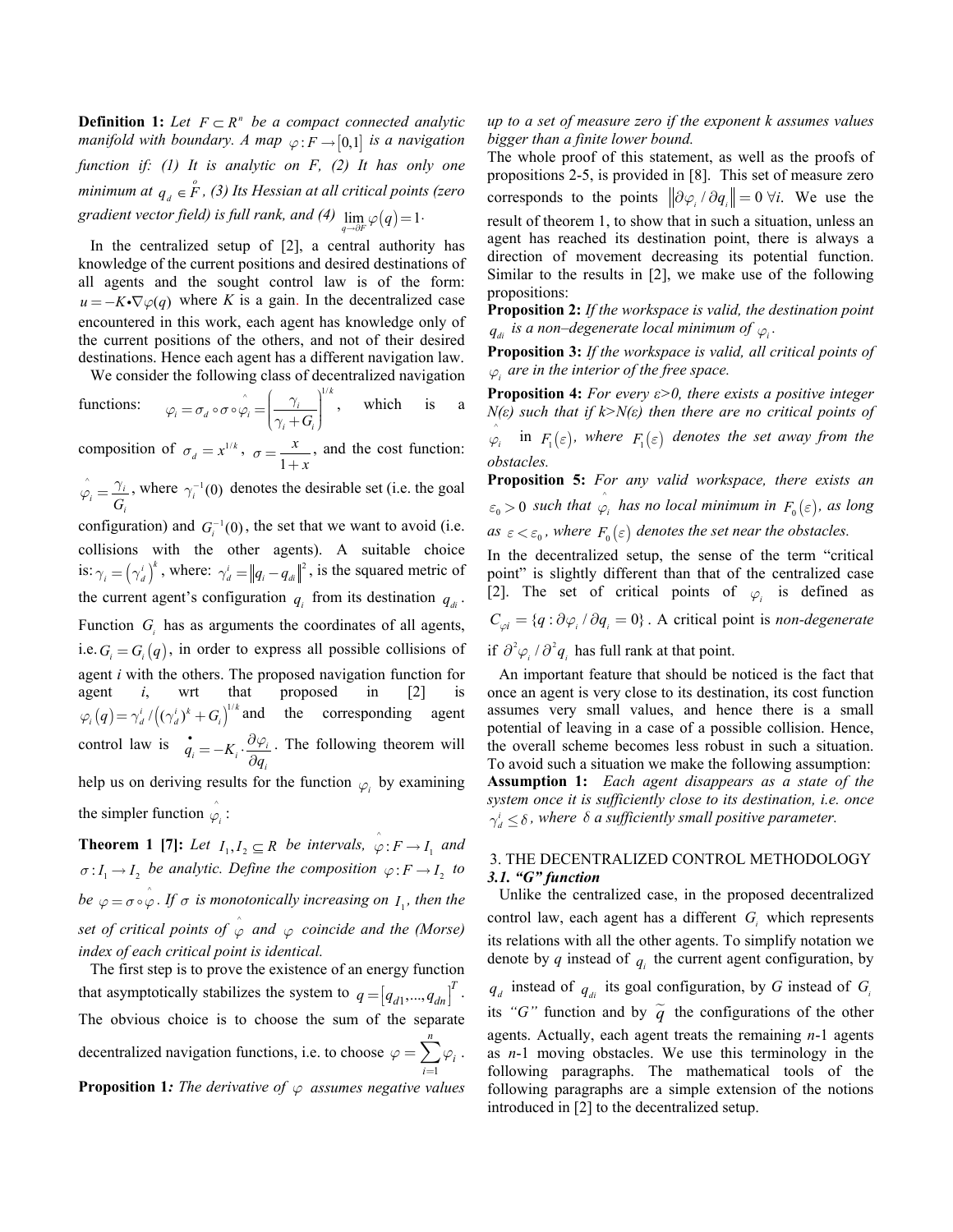A "*Robot Proximity Function*", a measure of the distance between the agent and the *j-th* moving obstacle in the workspace, is defined by:  $\beta_j = ||q - q_j||^2 - (r + r_j)^2$ , where *r* is the radius of the agent and  $r_i$  the radius of the *j*-th moving obstacle.

 We will use the term *"relation"* to describe the possible collision schemes that can be defined in a *single agent – multiple moving obstacles* scene. A *binary relation* is a relation between the agent and a single obstacle. We will call the number of binary relations in a relation, the *"relation level"*. With this terminology in hand, the relation of figure *(1a)* is a *level-1* relation (one binary relation) and that of figure *(1b)* is a *level-3* relation (three binary relations), where with *R* is denoted the agent and the obstacles with  $O_i$ .



Considering *n* objects operating in the same workspace (one agent and *n–1* obstacles), the agent, in order to reach its goal configuration, has to avoid collision with the other *n–1* obstacles. The number of all the possible *level-1* relations that could occur is the combination of the *n–1*obstacles by 1, i.e.  $\overline{\phantom{a}}$ J  $\setminus$  $\overline{\phantom{a}}$  $=\binom{n-1}{1}$  $s_1 = \binom{n-1}{1}$ . Respectively, the number of all possible *level-2* 

relations is given by the combinations:  $s_2 = \binom{n-1}{2}$ J  $\backslash$  $\overline{\phantom{a}}$  $=\binom{n-1}{2}$  $s_2 = \binom{n-1}{2}$ . Thus, the

number of all the possible relations of all possible levels is given by the sum:  $s = \sum_{i=1}^{n-1} s_i = \sum_{i=1}^{n-1} s_i$ = −  $\sum_{i=1}^n s_i = \sum_{i=1}^n \binom{n-1}{i}$ J  $\setminus$  $\overline{\phantom{a}}$ ∖  $=\sum_{i=1}^{n-1} S_i = \sum_{i=1}^{n-1} \left( n - \frac{1}{n} \right)$ 1 1 1  $\sum_{n=1}^{n-1} (n-1)$ *i n*  $s = \sum_{i=1}^{n-1} s_i = \sum_{i=1}^{n-1} {n-1 \choose i}$ . It is obvious that the

maximum number of *levels* that we could have for *n* objects operating in the workspace is *n–1*.

We define the (always nonempty) set of integers *S* including all possible relations in *level-l*, by:  $S_i = \{ j \in \mathbb{Z} : 0 < j \leq s_i \}$ . Obviously, the set of all possible relations of all possible levels is:  $S = \{ j \in \mathbb{Z} : 0 < j \leq s \}$ . We define by:  $(R_j)_l$  the *j* relation of *level-l*, where  $j \in S_l$  as defined above. For example, in figure *(1b)*:  $(R_1)_3 = \{\{R, O_1\}, \{R, O_2\}, \{R, O_3\}\}\,$ , where we have set arbitrarily  $j=1$ . In the same way, we define its complementary set by:  $(R_i^C)_i = \{i \in S_i, i \neq j : \{(R_i)_i\}\}\$ .

 A *"Relation Proximity Function"(RPF)* provides a measure of the distance between the agent and the obstacles involved in a relation. Each relation has its own *RPF*. An *RPF* assumes the value of zero whenever the agent – obstacles involved in the relation collide and increases wrt the distance of the related objects:  $(b_{R_j})_l = \sum_{m \in (R_j)_l} \beta_m$  $(b_{R_j})_i = \sum_{m \in (R_i)_i} \beta_m$ , where the index *j* denotes

the *j-th* relation of *level–l*. To simplify notation, the relation

proximity function can be rewritten as:  $b_i = \sum_{j \in R_i} \beta_j$ *β*  $b_i = \sum_{j \in R_i} \beta_j$ , where

*<sup>l</sup> R* indicates *level–l* relations and the index *i* belongs to the set *S* as it has been defined above. Obviously, *i* indicates a relation of *level–l*.

A *"Relation Verification Function" (RVF)* is defined by:

$$
(g_{R_j})_l = (b_{R_j})_l + \frac{\lambda(b_{R_j})_l}{\left( (b_{R_j})_l + (B_{R_j^C})_l^{1/h} \right)}
$$
, for  $l \le n-2$ , and

 $(g_{R_j})_l = (b_{R_j})_l$  for  $l=n-1$  where  $\lambda$ ,  $h$  are positive constants,  $n$ is the total number of agent – obstacles in the workspace, and:  $(B_{nC})_i = \prod_{m} (b_m)_i$ , or  $\widetilde{b}_i$  $(R_i^C)$  $(B_{R_j^C})_l = \prod_{m \in (R_j^C)_l} (b_m)_l$ , or  $b_i = \prod_{m \in R_j^C}$  $B_{R_j^C}$ )<sub>*l*</sub> =  $\prod_{m \in (R_j^C)} (b_m)_i$ , or  $\widetilde{b_i} = \prod_{m \in R_j^C} b_m$  for simplicity

where in the simplified equation,  $R_i^C$  indicates a complementary set of relations of *level–l*. Using the simplified notation introduced above, the relation verification function can be rewritten as:  $g_i(b_i, \tilde{b}_i) = b_i + \frac{\lambda b_i}{b_i + \tilde{b}_i}$ *b*  $g_i(b_i, \tilde{b}_i) = b_i + \frac{\lambda b_i}{b_i + \tilde{b}_i}$ , for

 $l \leq n-2$  and  $g_i(b_i, \tilde{b_i}) = b_i$  for  $l=n-1$  where *n* is the total number of agents in the workspace, as defined previously. The basic property that we demand from *RVF* is that it assumes the value of zero if a relation holds, while no other relations of the same or other levels hold. In other words it should indicate which of all possible relations holds. In *RVF*'s definition we distinguish two situations (i.e. *l* ≤ *n* − 2 and *l*=*n*-1) since for *l*=*n*-1, *j* ∈  $S_{n-1}$  = {1} and so the set  $(R_1^C)_{n-1}$  is an empty set. Thus we can't define  $(B_{R_1^C})_{n-1}$ . We could compute the following limits of *RVF* (using the simplified notation): when  $b_i \rightarrow 0$  and  $\tilde{b}_i \neq 0$ , obviously:  $g_i \to 0$ . When:  $b_i \to 0$  and  $\tilde{b}_i \to 0$ , because of the power *1/h* on  $\widetilde{b}_i$ , it tends to zero faster than  $b_i$  does, and so we conclude that:  $g_i \rightarrow \lambda$ . When:  $b_i \neq 0$ , independently of how  $\tilde{b}_i$ behaves:  $g_i \neq 0$ . These limits guarantee that *RVF* will behave in the way we want it to, as an indicator of a specific collision. We can now define:  $1 \quad j=1$ , *l j*  $n_L$   $n_{R,l}$  $G = \prod_{l=1}^{n} \prod_{j=1}^{n} (g_{R_j})_l$ , where  $n_L$  is

the number of levels and  $n_{p_l}$  the number of relations in *levell*. This equation indicates that *G* is practically the product of a certain number of  $g_{\beta}$ .

#### *3.2. Proof of Correctness*

For a detailed proof of Propositions 1-5, the reader is referred to [8]. We first proceed with the proof of Proposition 1 and then move on with the proofs of Propositions 2-5, which are simple extensions of the proofs in [2]. For the latter we make use of the following geometry: let  $\varepsilon > 0$ . Define  $B_{j,l}(\varepsilon) \equiv \{q : 0 < (g_{R_j})_l < \varepsilon \}$ . We can then discriminate the following topologies: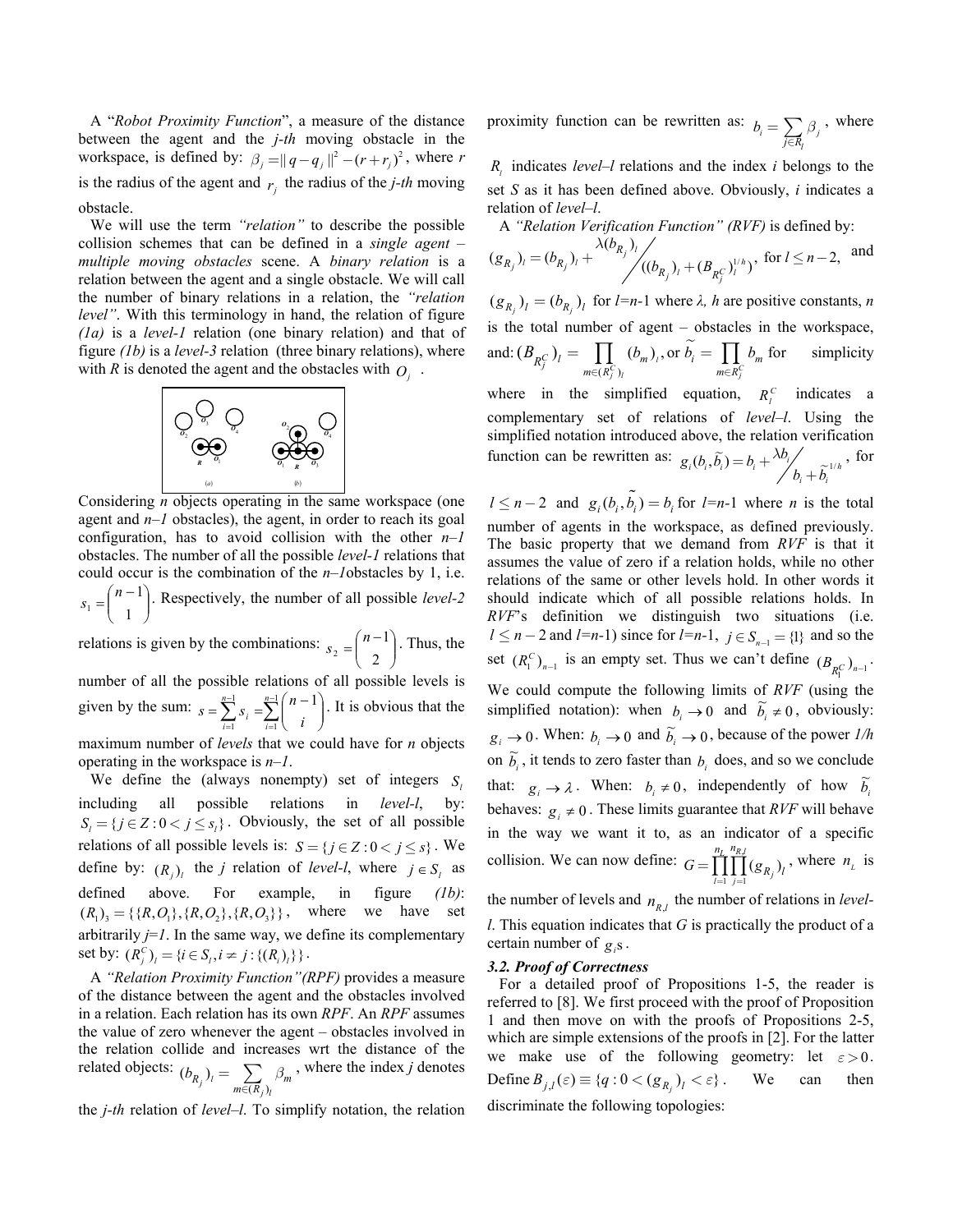- 1. The *destination point*:  $q_d$
- 2. The *free space boundary*:  $\partial F(q) = G^{-1}(0)$
- 3. The set *near the obstacles*:  $F_0(\varepsilon) = \bigcup_{l=1}^{n} \bigcup_{j=1}^{n}$  $\mathcal{L}(\varepsilon) = \bigcup_{l=1}^{n_L} \bigcup_{j=1}^{n_R} B_j^l(\varepsilon) - \{q_{d}\}\$  $n_L$   $n_{R,l}$  $F_0(\varepsilon) = \int \int \int B_i'(\varepsilon) - \{q$  $=\bigcup_{l=1}^{\infty}\bigcup_{j=1}^{\infty}B_j^l(\varepsilon)-$
- 4. The set *away from the obstacles*:  $F_1(\varepsilon) = F - (\{q_d\} | \mathbf{F} \partial F | \mathbf{F}_0(\varepsilon))$

Proposition 1 guarantees asymptotic stability to the destination point, while 2-5 guarantee that there will always be a direction of decrease of the potential function inside the free space.

### 4. VELOCITY BOUNDS

Let us now return to the decentralized motion control problem. The following control law has been derived:

$$
\dot{q}_1 = -K_1 \cdot \frac{\partial \varphi_1}{\partial q_1} \quad \dots \quad \dot{q}_n = -K_n \cdot \frac{\partial \varphi_n}{\partial q_1}
$$

where  $\varphi$  is a navigation function for each subsystem. Suppose that each agent must satisfy a velocity constraint:  $K_i \left\| \frac{\partial \varphi_i}{\partial q_i} \right\| \le U_i$ . It would be preferable not to change the

*n*

navigation function  $\varphi_i$  to meet the input constraints so that the powerful convergence properties established earlier are fulfilled. Thus, the idea is to change the gain of each agent whenever its input constraints threaten to be violated. We consider multiple discrete states for each agent, to which the agent dynamics are switched whenever the previous constraints tend to be violated. The switching is state dependent and the dynamics of agent *i* are given by

$$
\dot{q}_{i} = -K_{i}^{j} \partial \varphi_{i} / \partial q_{i}, \text{ if } K_{i}^{j} \left\| \partial \varphi_{i} / \partial q_{i} \right\|_{t_{j}} \leq U_{i}, \text{ for } t \geq t_{j} \text{ and}
$$
  

$$
\dot{q}_{i} = -K_{i}^{j+1} \partial \varphi_{i} / \partial q_{i}, \text{ if } K_{i}^{j} \left\| \partial \varphi_{i} / \partial q_{i} \right\|_{t_{j+1}} \leq U_{i} \text{ where}
$$

gain can be taken arbitrarily) and  $K_i^{j+1}$  its new gain when the Obviously  $K_i^j > K_i^{j+1}$ . Continuity of the state is assumed  $j \in N$ ,  $K_i^j$  denotes a "beginning" gain of agent *i* (the initial input constraints become violated for the *(j+1)-th* time. whenever a switching occurs.

In order to investigate the properties of this control law we apply existing stability analysis results for Hybrid Systems to the problem of existence of input constraints in the navigation function methodology. Specifically, we make use of the stability results in [9], [10] in order to guarantee that our proposed hybrid model will maintain the convergence properties of the decentralized algorithm. Consider the following hybrid system model [9]:  $\dot{x}(t) = f(x(t), i(t))$  where  $x \in R^n$  is the state space and  $i(t)$  is the switching signal

taking values in a finite set of indices  $\{1, \ldots, M\}$ . We assume that there are only a finite number of switches per unit time.

We also assume continuity of the state at each switching instant. The hybrid dynamics define the switching sequence:  $S = x_0$ ;  $(i_0, t_0)$ ,  $(i_1, t_1)$ ,... where  $x_0$  is the initial condition and the notation  $(i_j, t_j)$  means that the state evolves according to  $\dot{x} = f(x, i_j)$  for  $t_j \le t < t_{j+1}$ . A *Lyapunov-like* function  $V_i: R^n \to R$  for the system  $\dot{x} = f(x, i)$  with equilibrium  $x_{eq} = 0$  is a positive definite function with negative semidefinite derivative whenever system *i* is active. The theorem from [9] provides sufficient conditions for stability of the overall hybrid system. Assuming the existence of a Lyapunov-like function for each system, the theorem simply indicates that stability in the sense of Lyapunov is guaranteed provided that the energy of each system does not increase between consecutive active intervals for any switching sequence. In fact, as remarked in [10], the origin is asymptotically stable provided that there are infinite switches and the *Lyapunov-like* functions are strictly decreasing between consecutive time intervals. Asymptotic stability is also guaranteed when the Lyapunov-like function of each system is strictly decreasing whenever it is activated. In the case that all the systems admit a common Lyapunov-like function the following corollary is straightforward:

**Corollary 1:** *Assume that for the hybrid system under consideration there is a common Lyapunov-like function for each of the subsystems, which is strictly decreasing for every switching sequence S. Then the origin is asymptotically stable.* 

Lets return now to our problem and see whether the control law satisfies *Corollary 1*. We also assume that, whenever an agent switches to another gain's discrete state, it does not return to the previous state even if the condition:  $\left\| K_i^j \right\| \partial \varphi_i / \partial q_i \right\|_{t_j} \leq U_i$ , generally, holds for  $t > t_j$ , where *j* 

denotes the last switching that took place. Hence, for two agents, the hybrid dynamics between two discrete states are described by the following figure:



where  $G_1^n$  and  $G_2^m$  denote the violation of the input constraints on agents 1 and 2 for the *n-th* and *m-th* time respectively. Of course, the former scheme can be generalized for  $n > 2$  agents. It is obvious that the prescribed hybrid system satisfies Corollary 1, with common *Lyapunov*  where  $G_1^n$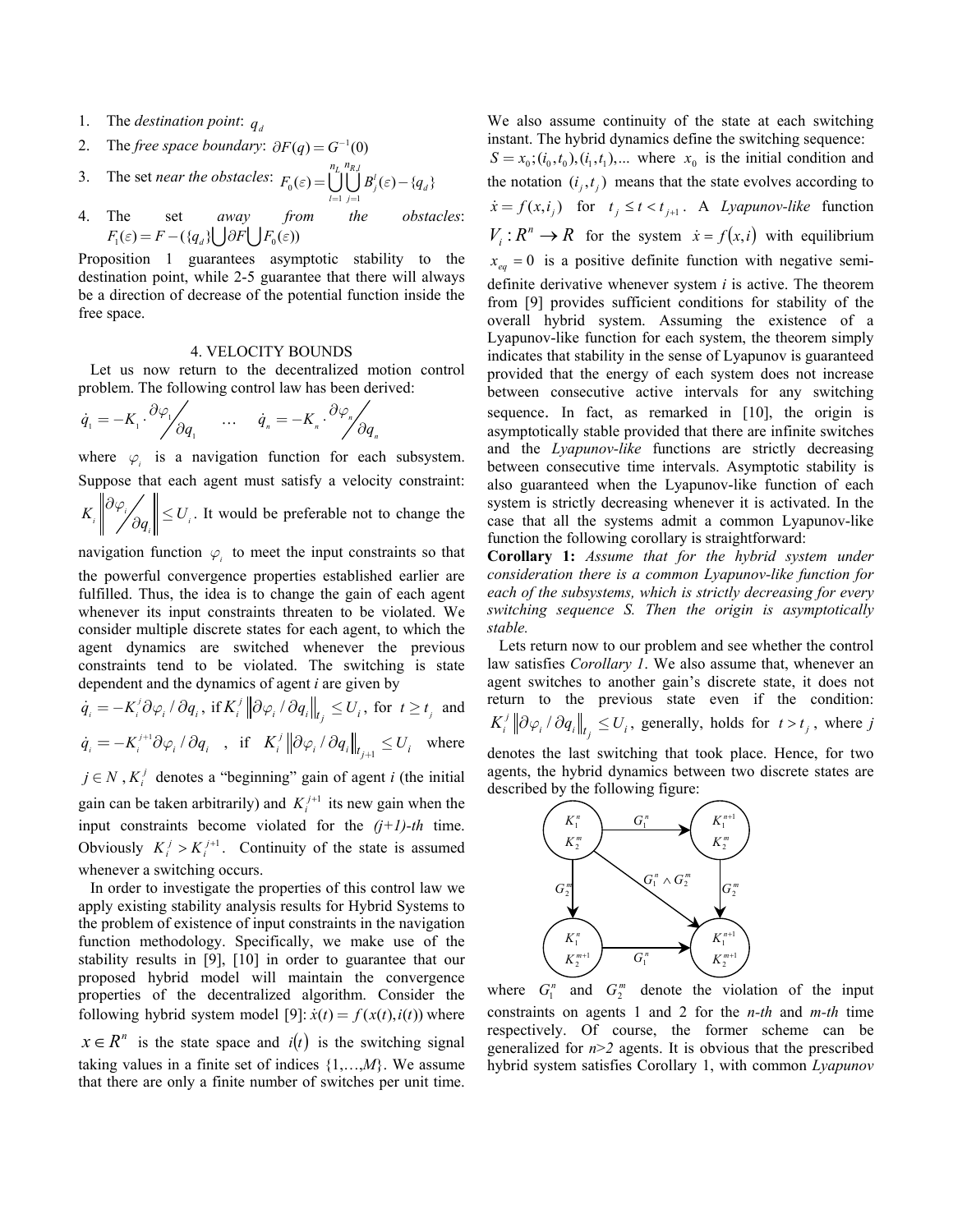*Function*  $\varphi = \sum_i \varphi_i$ . Hence, the convergence properties of 1 *n*  $\sum_{i=1}$   $\varphi_i$ *ϕ*  $=\sum_{i=1}^{\infty}\varphi$ 

the navigation functions are not violated.

gain is:  $K_i^j = U_i/N_j$  where  $N_j = \left\|\partial \varphi_i / \partial q_i\right\|_{t_j}$  is the norm What remains now is to propose a method of computing a sequence of gains for agent *i*. The proposed choice for the *j-th* taken at the time when the *j-th* switching occurs. Obviously, this switching is a direct consequence of the violation of the constraint:  $K_i^{j-1} \left\| \partial \varphi_i / \partial q_i \right\|_{t_j} \le U_i$ . Hence, for each agent we  $K_i = \begin{bmatrix} K_i^0 & K_i^1 & \dots & K_i^j & \dots \end{bmatrix}^T$ . With such a choice of can compute in real time a gain vector the gain, the input constraints would always be fulfilled.

## 5. THE "f" FUNCTION

The prescribed method does not apply to the case when the initial conditions of some of the agents coincide with their desired destinations and lacks in robustness in the case discussed at the end of section 2. This is because in these cases the numerator of  $\varphi$  is very small (zero when an agent has reached its destination) so the potential for an agent to move is negligible in a possible collision scheme (see Assumption 1). A way to overcome this is to add a function *f*  so that the cost function  $\varphi_i$  attains bigger positive values in proximity situations even when *i* has reached  $q_{di}$ . The navigation function in this case becomes  $\varphi_i(q) = (\gamma_d^i + f(G_i)) / ((\gamma_d^i + f(G_i))^k + G_i)^{1/k}$ . A suitable 3 1 function is  $f(G) = a_0 + \sum_{j=1}^{\infty} a_j G^j$  $f(G) = 0$  $f(0) = Y, f'(0) = 0, f'(0) < 0$  (local maximum at *G*=0) and  $f(X) = 0, f'(X) = 0, f'(X) > 0$  (local maximum at *G*=*X*), where  $X, Y > 0$ . The coefficients  $a_i$  are evaluated in order way the function  $\varphi$  is no longer analytic so it does not fulfill *j*  $=a_0 + \sum a_i G^i$  for  $0 \le G \le X$  and for *G>X*. This function satisfies to fulfill these properties. This choice of *f* has been proven to be very satisfying in simulation. The problem is that in this definition 1. It is our current goal to extend the theory established in [7] from analytic to merely differentiable functions.  $0 \le G \le X$ 

### 6. SIMULATION RESULTS

To demonstrate the navigation properties of our decentralized approach, we present a simulation of four holonomic agents that have to navigate from an initial to a final configuration, avoiding collision with each other and satisfying velocity bounds. The chosen configurations constitute non-trivial setups since the straight-line paths connecting initial and final positions of each agent are obstructed by other agents.

Initial Configurations:  $q_1 = [.1732, -.1]^T$ ,  $q_2 = [.1732, -.1]^T$  $q_3 = [0, 0.2]^T$ ,  $q_4 = [0, 0]^T$ . Goal Configurations:  $q_{d1} = [-.1732, .1]^T$ ,  $qd2 = [.1732, .1]^T$  $q_{d3} = [0, -2]^T$ ,  $q_{d4} = [0, 0]^T$ . Parameters:  $X_1 = .2308, X_2 = .2308, X_3 = .2308, X_4 = .0024, Y$  $= .1, k=100.$ Velocity Bounds:  $U_1=U_2=2e-4$ ,  $U_3=3e-4$ ,  $U_4=1e-4$ 

In the following sequence of figures one can see the paths followed under the proposed decentralized scheme during 20000 time units (t.u.). Fig. B shows the agent motion between 1 and 1000 t.u., fig. C between 1000 and 8000 t.u., fig. D between 8000 and 12000 t.u. and fig. E between 12000 and 20000 t.u. A-i and T-i denote agent i and its desired destination respectively.



Furthermore, the following diagrams represent agent velocities throughout the encounter. Fig. F shows the velocities between 1 and 4000 t.u. and fig. G between 4000 and 20000 t.u.

The following remarks are in order: the input constraints of all agents and the navigation properties are fulfilled